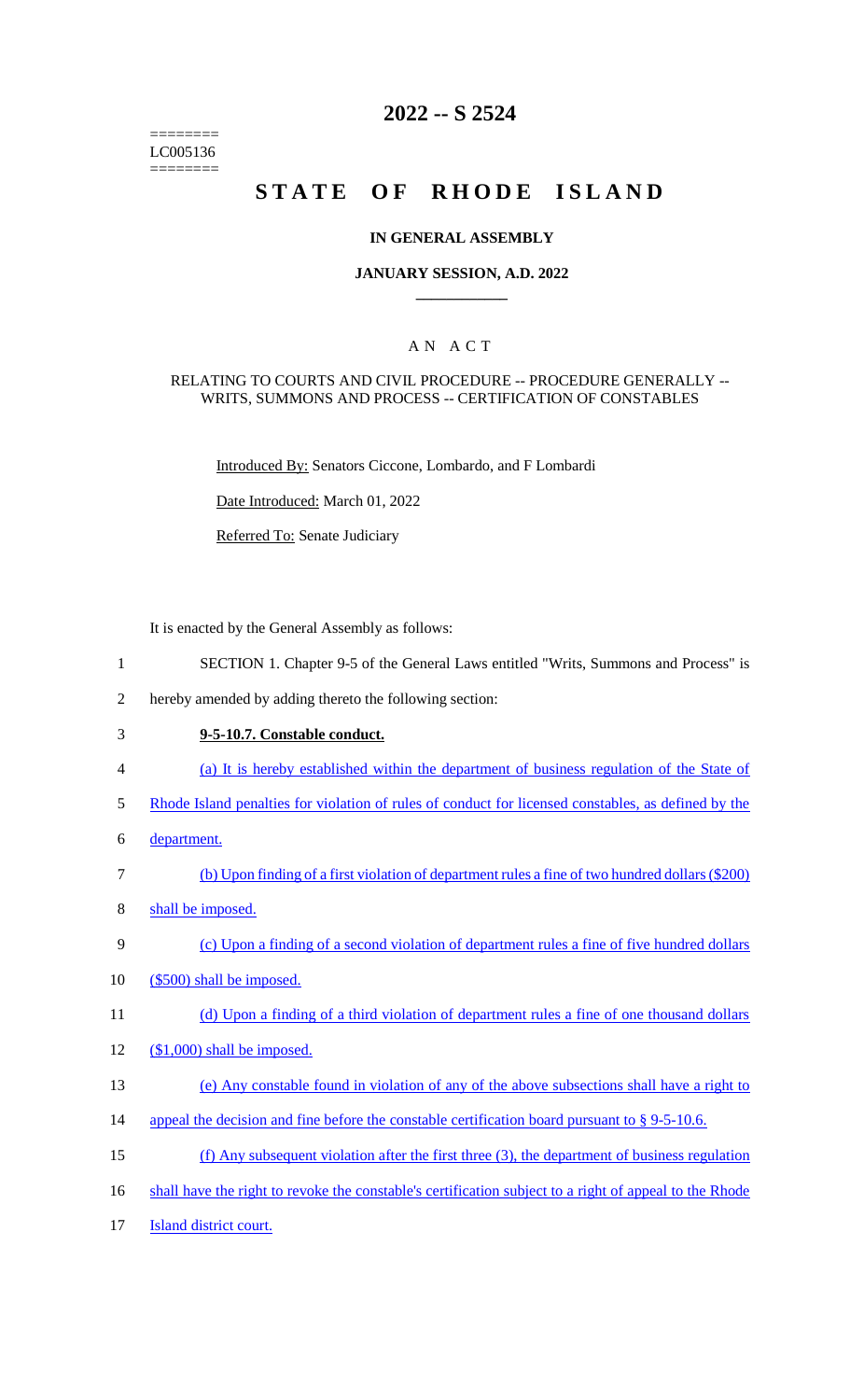1 SECTION 2. This act shall take effect upon passage.

#### $=$ LC005136 ========